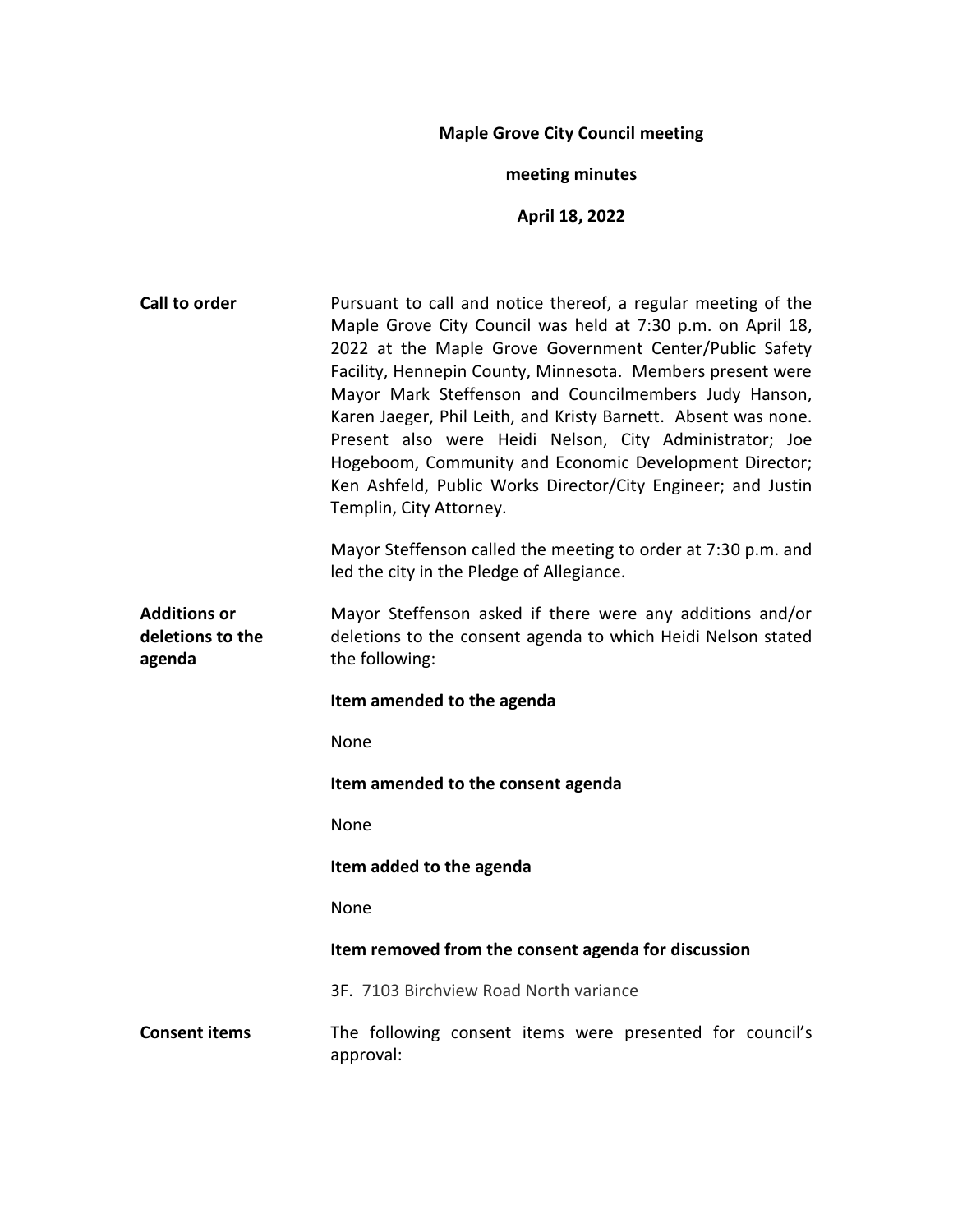#### **MINUTES**

A. Worksession meeting – April 4, 2022

Regular meeting – April 4, 2022

Special meeting – April 12, 2022

### **HUMAN RESOURCES ITEMS**

B. Appointment of building permit technician

Motion to approve the appointment of Cynthia Woodard to the position of building permit technician in the Building Department at an annual salary of \$58,770.40 effective April 26, 2022 subject to a twelve-month probationary period. All required screenings and background checks have been successfully completed.

C. Recruitment approval for combination plan examiner/ building inspector

Motion to authorize the recruitment for the combination plan examiner/building inspector position in the Building Department due to the resignation of Jay Huseby effective April 22, 2022.

## D. Recruitment approval for legal assistant

Motion to authorize staff to begin the recruitment process for the legal assistant position in the Administration Department.

E. Recruitment approval for part-time paralegal

Motion to authorize staff to begin the recruitment process for the part-time paralegal position in the Administration Department.

## **COMMUNITY & ECONOMIC DEVELOPMENT ITEMS**

F. 7103 Birchview Road North variance

This item was removed by Councilmember Jaeger for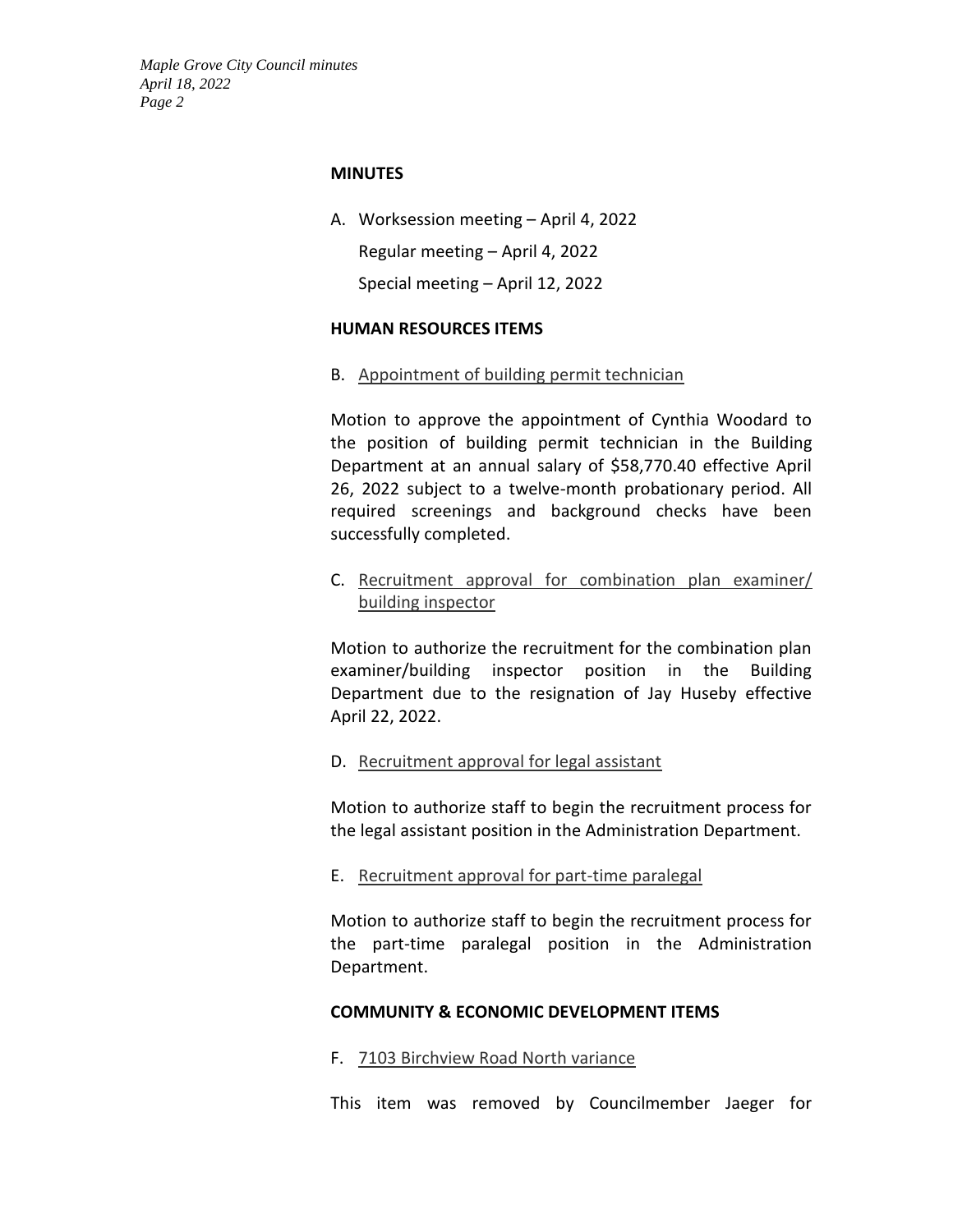discussion.

G. Weston Commons 2nd Addition Planned Unit Development concept stage plan, development stage plan, rezoning, preliminary and final plat

Motion to table the application for Weston Commons 2nd Addition until May 2, 2022.

H. Zoning ordinance text amendment - wetlands

Motion to adopt Ordinance No. 22-07 approving the zoning ordinance text amendment amending City Code Article VII regarding wetlands.

Motion to adopt summary Ordinance No. 22-07 to reduce publication costs.

### **ENGINEERING ITEMS**

I. Cancellation of special assessments - Resolution No. 22- 073

Motion to adopt Resolution No. 22-073 cancelling special assessments as a result of Levy No. 18541

J. Site lease agreement amendment for Weaver Lake Park, STC Five, LLC - Resolution No. 22-080

Motion to adopt Resolution No. 22-080 approving the third amendment to site lease agreement.

#### **ADMINISTRATIVE ITEMS**

K. Approve claims

Motion to approve claims totaling \$ 2,491,791.74

**Motion by Councilmember Leith, seconded by Councilmember Barnett, to approve the consent items as amended, removing item 3F (7103 Birchview Road North variance). Upon call of the motion by Mayor Steffenson,**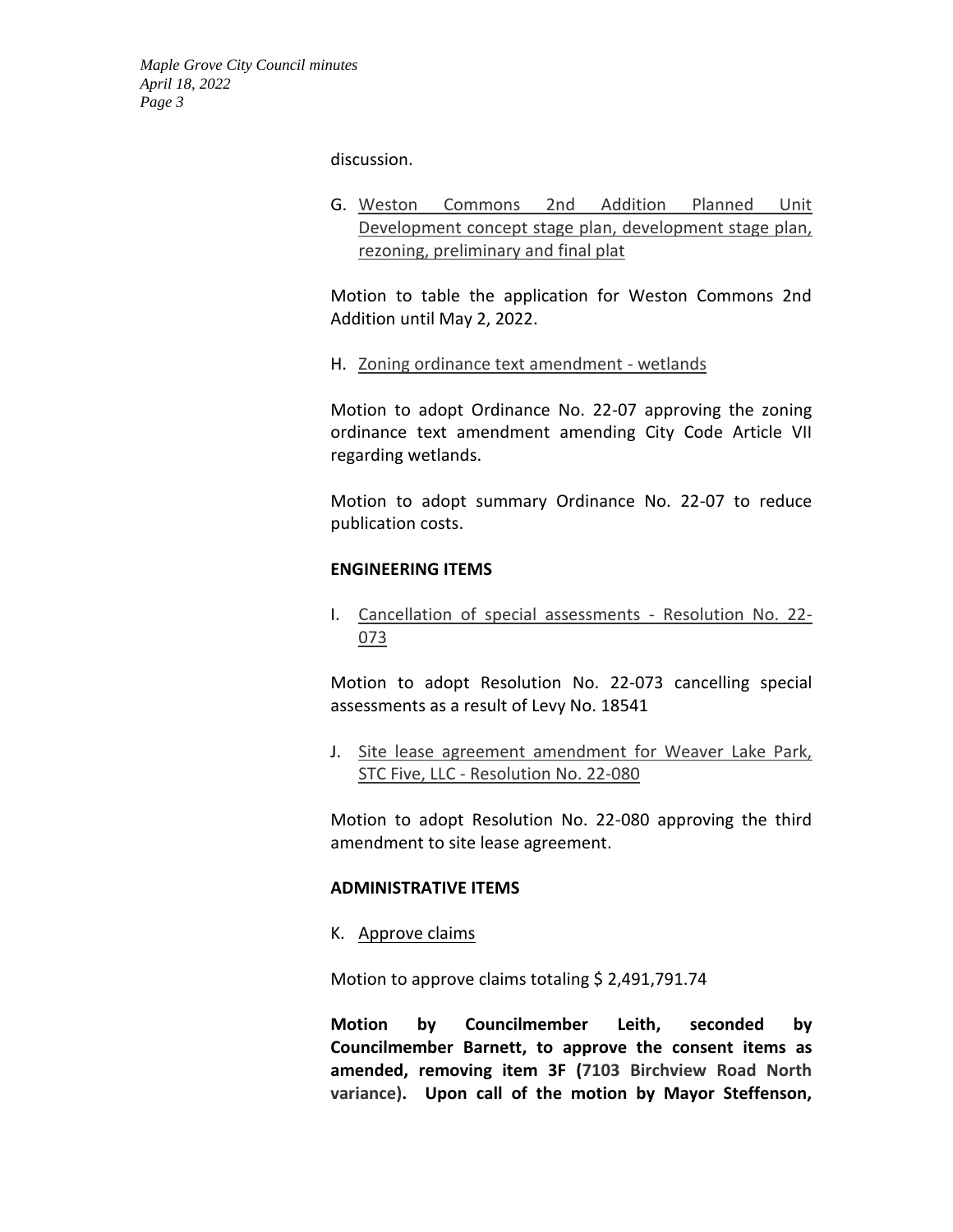| there were five ayes and no nays. Motion carried. |  |  |  |  |
|---------------------------------------------------|--|--|--|--|
|---------------------------------------------------|--|--|--|--|

|                                 | Councilmember Jaeger, seconded<br>by<br><b>Motion</b><br>bv<br>Councilmember Hanson, to adopt Resolution No. 22-079<br>approving the 7103 Birchview Road North variance. Upon                                                                                                                    |
|---------------------------------|--------------------------------------------------------------------------------------------------------------------------------------------------------------------------------------------------------------------------------------------------------------------------------------------------|
| items pulled from<br>the agenda | Regarding Item 3F (7103 Birchview Road North variance),<br>Councilmember Jaeger asked if the property owner had to pay<br>a park dedication for their project. Community and Economic<br>Development Director Hogeboom reported the property<br>owner did not have to pay a park dedication fee. |
| <b>Consideration of</b>         | The following items were pulled from the consent agenda.                                                                                                                                                                                                                                         |

**call of the motion by Mayor Steffenson, there were five ayes and no nays. Motion carried.**

#### **Special business**

- **Open forum** There were no open forum issues brought before the council at this meeting.
- **Oath of office for police officers** Police Chief Werner introduced newly hired Police Officers Autumn Freng, Daniel Smith and David Gordon to the City Council.

Mayor Steffenson administered the oath of office to Officers Freng, Smith and Gordon and badges were pinned on. He welcomed the new officers to the Maple Grove Police Department. A round of applause was offered by all in attendance.

**Public hearings**

**7:30 p.m. Public hearing Main Street Rehabilitation Project No. 19-10 Resolution No. 22-072** Assistant City Engineer Hale stated Project 19-10 consists of new concrete curb and gutter, new bituminous pavement and new streetscape including pedestrian facilities between the curb and existing buildings. Utility improvements include replacement of existing hydrants and gate valves, sanitary sewer and storm sewer, casting replacement and minor modifications to the sewer system. Staff commented further on the proposed project and requested the council adopt the special assessments against benefiting lands, award the construction contract and approve purchase of selected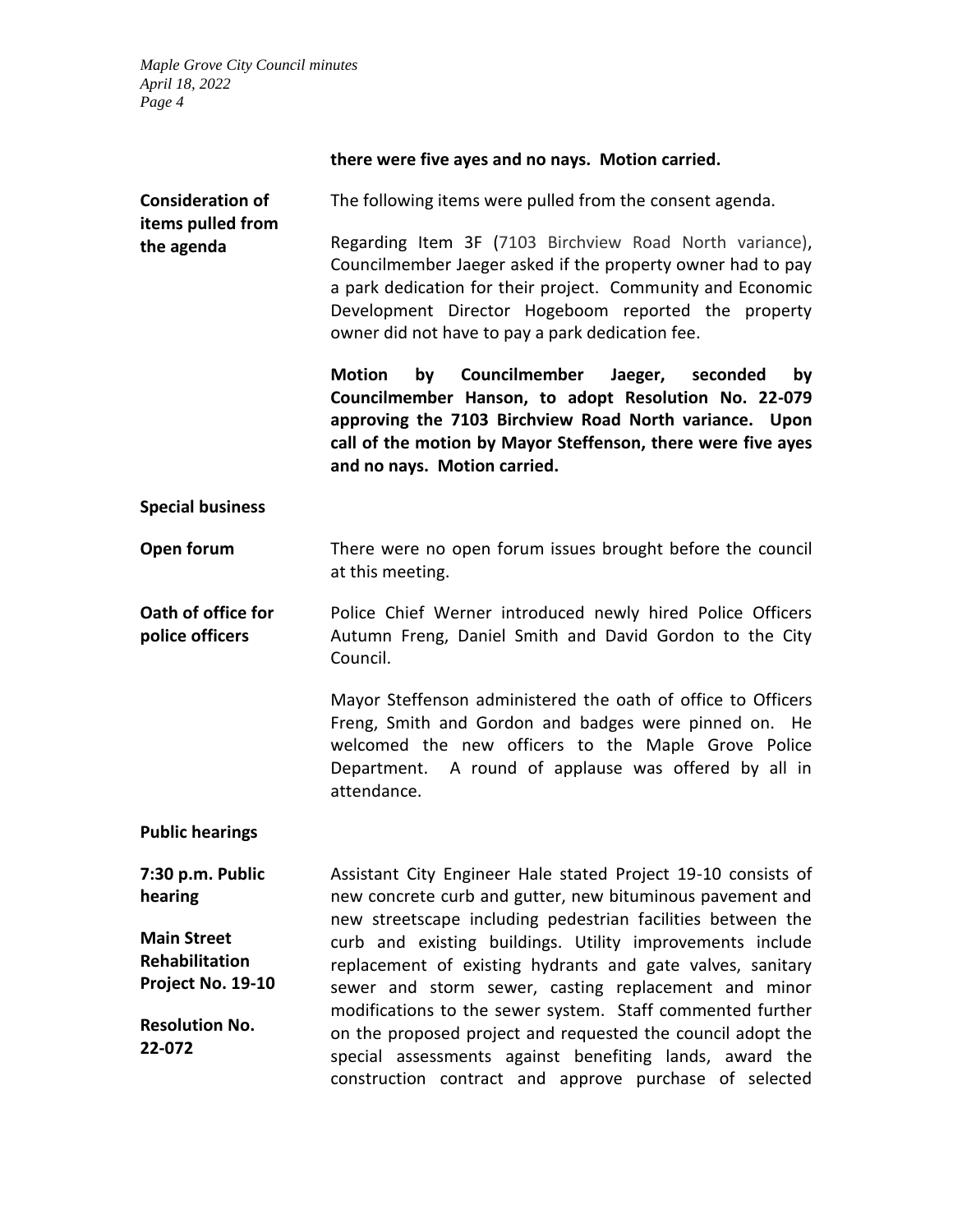project materials based on the quotes received.

**Motion by Councilmember Jaeger, seconded by Councilmember Barnett, to open the public hearing. Upon call of the motion by Mayor Steffenson, there were five ayes and no nays. Motion carried.**

Mayor Steffenson opened the public hearing at 7:45 p.m. and asked if anyone would like to address this issue.

No public testimony was offered.

**Motion by Councilmember Leith, seconded by Councilmember Hanson, to close the public hearing at 7:46 p.m. Upon call of the motion by Mayor Steffenson, there were five ayes and no nays. Motion carried.**

**Motion by Councilmember Leith, seconded by Councilmember Hanson, to adopt Resolution No. 22-072 adopting the special assessments against benefitted lands, awarding contract for construction, and approving purchase of selected project materials. Upon call of the motion by Mayor Steffenson, there were five ayes and no nays. Motion carried.**

**Community and economic development items**

**Report on upcoming community and economic development items**

**Engineeringpublic works items**

**Report on upcoming engineering**  Community and Economic Development Director Hogeboom updated the council regarding the following:

• Staff noted the Planning Commission would meet next on Monday, April 25 and would be discussing Homestead Corners façade improvements.

Director of Public Works/City Engineer Ashfeld updated the council regarding the following:

• Staff noted the city was conducting hydrant flushing at this